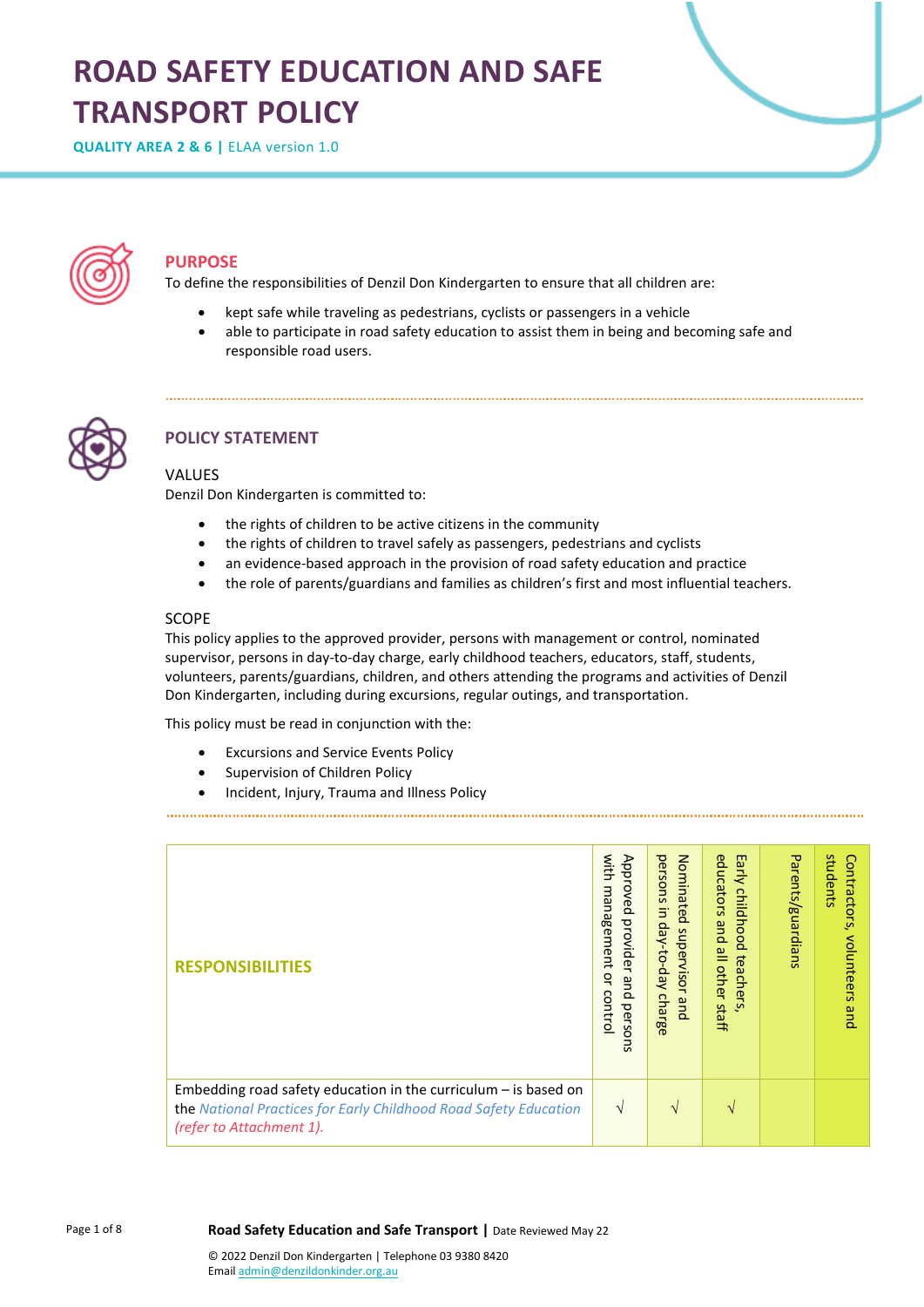| Work in collaboration to develop appropriate strategies to<br>ensure that all children attending the service are included in<br>road safety education.                                                                                                                       | $\sqrt{ }$ | $\sqrt{}$  | $\sqrt{}$ |           |
|------------------------------------------------------------------------------------------------------------------------------------------------------------------------------------------------------------------------------------------------------------------------------|------------|------------|-----------|-----------|
| Ensuring early childhood teachers, educators and staff<br>participate in regular professional development.                                                                                                                                                                   | $\sqrt{}$  | $\sqrt{}$  |           |           |
| Participating in training in road safety and ensuring they are<br>kept up to date with current legislation, regulations, rules,<br>standards and evidence-informed practice information.                                                                                     |            | $\sqrt{}$  | $\sqrt{}$ | $\sqrt{}$ |
| Providing early childhood teachers and educators with a broad<br>range of road safety education resources.                                                                                                                                                                   | $\sqrt{}$  | $\sqrt{}$  |           |           |
| Ensuring the availability and use of bicycle helmets that meet<br>Australian/New Zealand Standard 2063 for bicycles and wheeled<br>toys (refer to Definitions).                                                                                                              | $\sqrt{}$  | $\sqrt{}$  | $\sqrt{}$ |           |
| Monitoring the correct use of bicycle helmets whenever bicycles<br>or wheeled toys are used.                                                                                                                                                                                 |            | $\sqrt{ }$ | $\sqrt{}$ | $\sqrt{}$ |
| Ensuring that location-specific road safety information is<br>displayed at the service where relevant.                                                                                                                                                                       | $\sqrt{}$  | $\sqrt{}$  | $\sqrt{}$ |           |
| Ensuring that parents/guardians have access to this policy and<br>its attachments.                                                                                                                                                                                           | $\sqrt{}$  | $\sqrt{}$  | $\sqrt{}$ |           |
| <b>Transportation of children for an excursion</b>                                                                                                                                                                                                                           |            |            |           |           |
| Ensuring that a child is not transported without prior written<br>authorisation by the parent/guardian or person named in the<br>child's enrolment record, and that the authorisation includes all<br>details required under Regulation 102 (4)                              | $\sqrt{}$  | $\sqrt{}$  | $\sqrt{}$ |           |
| Ensuring the risk assessment (refer to Definitions) identifies and<br>assesses the risks, specifies how these will be managed and/or<br>minimised, and includes all details required by Regulation 101,<br>102                                                               | $\sqrt{ }$ | $\sqrt{}$  | V         |           |
| Ensuring all supervision requirements are met during<br>transportation, including educator to child ratios Regulation 123                                                                                                                                                    | $\sqrt{}$  | $\sqrt{}$  | $\sqrt{}$ | $\sqrt{}$ |
| Ensuring first aid requirements are met during transportation,<br>including the availability of up-to-date, suitably equipped first<br>aid kits (Regulation 89) and that educators or staff with first aid<br>qualifications and training are in attendance (Regulation 136) | $\sqrt{}$  | $\sqrt{}$  |           |           |
| Ensuring that buses hired for use on excursions have fitted<br>seatbelts that are correctly used by all children, staff and<br>volunteers for the entire trip.                                                                                                               | $\sqrt{}$  | $\sqrt{}$  | $\sqrt{}$ |           |
| Ensuring that appropriate procedures are followed in the event<br>of a vehicle crash or transport-related injury involving any<br>children, staff or volunteers from the service (refer to Incident,<br>Injury, Trauma and Illness Policy).                                  | $\sqrt{}$  | $\sqrt{}$  | $\sqrt{}$ |           |
| Establishing agreed procedures for staff to follow where a child<br>is observed being transported to or from the premises in an<br>unsafe manner (refer to Attachment 2).                                                                                                    | $\sqrt{}$  | $\sqrt{}$  | $\sqrt{}$ |           |
| Implementing the services-agreed procedures when notified or<br>when a child(ren) has been observed being transported in an                                                                                                                                                  | $\sqrt{}$  | $\sqrt{}$  | $\sqrt{}$ |           |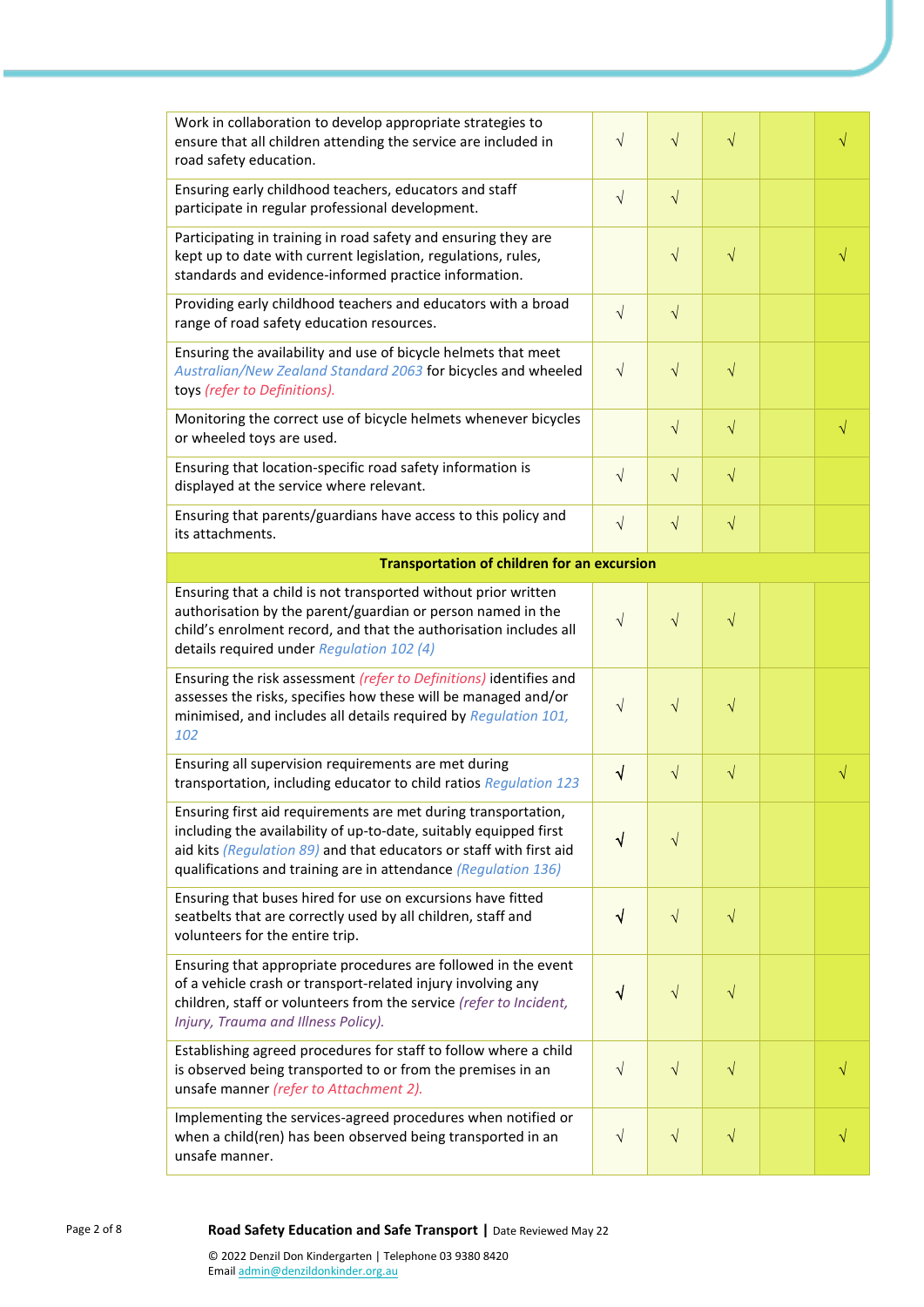| Transportation of children to/from the service                                                                                                                                                                                                                                                       |           |           |           |  |           |  |
|------------------------------------------------------------------------------------------------------------------------------------------------------------------------------------------------------------------------------------------------------------------------------------------------------|-----------|-----------|-----------|--|-----------|--|
| Ensuring that each child's enrolment record (refer to Definitions)<br>provides details of the name, address and telephone number of<br>any person who is authorised to consent to transport the child<br>or arrange transportation (refer to Definitions) of the child<br>Regulation 160 (3) (b)(vi) | $\sqrt{}$ | $\sqrt{}$ |           |  |           |  |
| Ensuring authorisation is provided on the enrolment record<br>(refer to Definitions) for the regular transportation (refer to<br>Definitions) of the child (Regulation 161 (2) (c))                                                                                                                  | √         | $\sqrt{}$ |           |  |           |  |
| Ensuring that a child is not transported without prior written<br>authorisation (except in an emergency) by the parent/guardian<br>or person named in the child's enrolment record, and that the<br>authorisation includes all details required under Regulation<br>102D(4)                          | $\sqrt{}$ | √         |           |  |           |  |
| Ensuring the risk assessment (refer to Definitions) identifies and<br>assesses the risks, specifies how these will be managed and/or<br>minimised, and includes all details required by Regulation 102B,<br>102C                                                                                     | √         | √         |           |  |           |  |
| Ensuring that buses/vehicles used for the transportation (refer<br>to Definitions) of children have fitted seatbelts that are correctly<br>used by all children for the entire trip.                                                                                                                 | $\sqrt{}$ | $\sqrt{}$ | $\sqrt{}$ |  |           |  |
| Ensuring all supervision requirements are met during<br>transportation, including educator to child ratios Regulation 123                                                                                                                                                                            | $\sqrt{}$ | $\sqrt{}$ | $\sqrt{}$ |  | $\sqrt{}$ |  |
| Ensuring first aid requirements are met during transportation,<br>including the availability of up-to-date, suitably equipped first<br>aid kits (Regulation 89) and that educators or staff with first aid<br>qualifications and training are in attendance (Regulation 136)                         | $\sqrt{}$ | $\sqrt{}$ |           |  |           |  |
| Completing any relevant documentation of children's<br>attendance and movement to and from the transportation                                                                                                                                                                                        | $\sqrt{}$ | $\sqrt{}$ | $\sqrt{}$ |  | $\sqrt{}$ |  |
| Implementing the service agreed procedures when a child is<br>observed being transported unsafely, or the service is notified<br>that this has occurred.                                                                                                                                             | $\sqrt{}$ | $\sqrt{}$ | $\sqrt{}$ |  | V         |  |
| Ensuring that appropriate procedures are followed in the event<br>of a vehicle crash or transport-related injury involving any<br>children, staff or volunteers from the service (refer to Incident,<br>Injury, Trauma and Illness Policy)                                                           | $\sqrt{}$ | $\sqrt{}$ | $\sqrt{}$ |  |           |  |
| BOLD tick $\sqrt{}$ indicates legislation requirement                                                                                                                                                                                                                                                |           |           |           |  |           |  |



## **BACKGROUND AND LEGISLATION**

### BACKGROUND

Road safety education can help to reduce the risk of serious injury and death among young children by assisting them to develop skills, knowledge, and behaviour about the safe use of roads.

Working collaboratively with families to help children become safe and responsible road users aligns with the learning outcomes of the Early Years Learning Framework (EYLF).

Road trauma is one of the leading causes of death among young Australians. Young children are at risk as passengers in motor vehicles, as pedestrians and as cyclists. They are particularly vulnerable due to:

Page 3 of 8 **Road Safety Education and Safe Transport |** Date Reviewed May 22

© 2022 Denzil Don Kindergarten | Telephone 03 9380 8420 Emai[l admin@denzildonkinder.org.au](mailto:admin@denzildonkinder.org.au)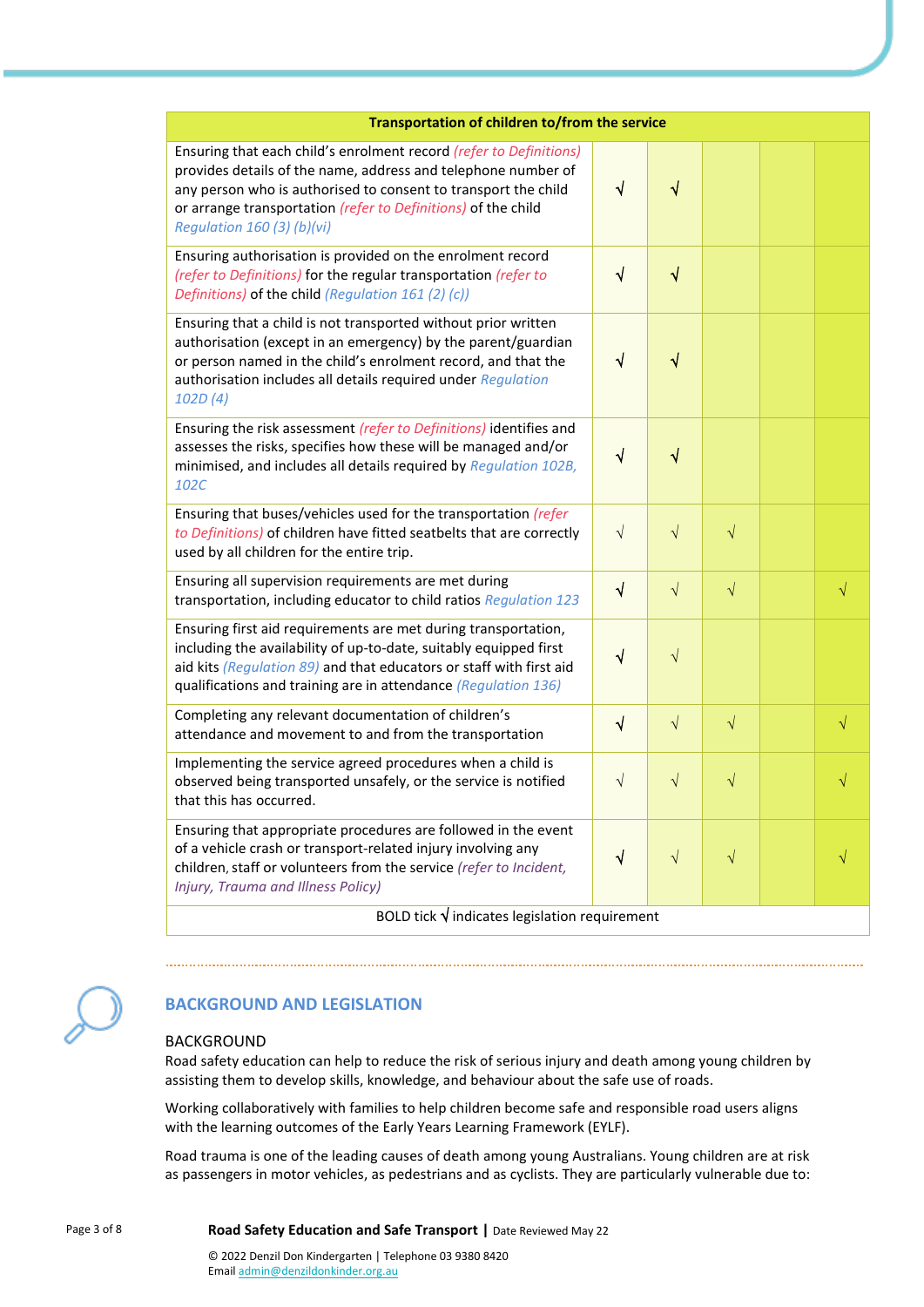- their small size and changing needs as they grow
- their cognitive and perceptual skills still developing.

Under duty of care obligations, services must develop appropriate procedures to guide staff to address situations where a child is observed to be at risk while being transported to or from the early childhood service. This may include instances where a child is observed to be:

- travelling unrestrained
- travelling in an inappropriate restraint
- riding a bicycle or wheeled toy without a helmet
- instances where a parent/guardian is in an unfit state to drive due to intoxication or impairment.

## LEGISLATION AND STANDARDS

Relevant legislation and standards include but are not limited to:

- Education and Care Services National Law Act 2010
- Education and Care Services National Regulations 2011: Regulations 99, 100, 101, 102, 102B, 102C, 102D, 158, 159, 160, 161
- National Quality Standard
	- o Quality Area 2: Children's Health and Safety
	- o Quality Area 6: Collaborative Partnerships with Families and Communities
- Road Safety Act 1986
- Road Safety Road Rules 2009 (Vic)

The most current amendments to listed legislation can be found at:

- Victorian Legislation Victorian Law Today[: www.legislation.vic.gov.au](http://www.legislation.vic.gov.au/)
- Commonwealth Legislation Federal Register of Legislation: [www.legislation.gov.au](http://www.legislation.gov.au/)



## **DEFINITIONS**

The terms defined in this section relate specifically to this policy. For regularly used terms e.g. Approved Provider, Nominated Supervisor, Notifiable complaints, Serious incidents, Duty of care, etc. refer to the Definitions file on the kindergarten website.

**Child restraint:** a device used in conjunction with an adult seatbelt or ISOFIX-compatible lower attachment connectors and a tether strap, to restrain a child passenger of a motor vehicle in the event of a vehicle impact and thus minimise the risk of bodily injury.

**Regular transportation:** the transportation by the service or arranged by the service (other than as part of an excursion) of a child being educated and cared for by the service, where the circumstances relevant to a risk assessment are the same for each occasion on which the child is transported

**Risk assessment:** identifies and assesses hazards that pose a risk to a child's health, safety and/or wellbeing, and specifies how these risks will be managed and/or minimised *(Regulation 101, 102B, 102C).* Excursion risk assessments must consider:

- the proposed route and location of the excursion
- any water hazards
- any risks associated with water-based activities
- transport to and from the proposed location of the excursion
- the number of adults and children participating in the excursion
- the number of educators or other responsible adults who will be providing supervision given the level of risk, and whether or not specialised skills are required (e.g. lifesaving skills)

Page 4 of 8 **Road Safety Education and Safe Transport |** Date Reviewed May 22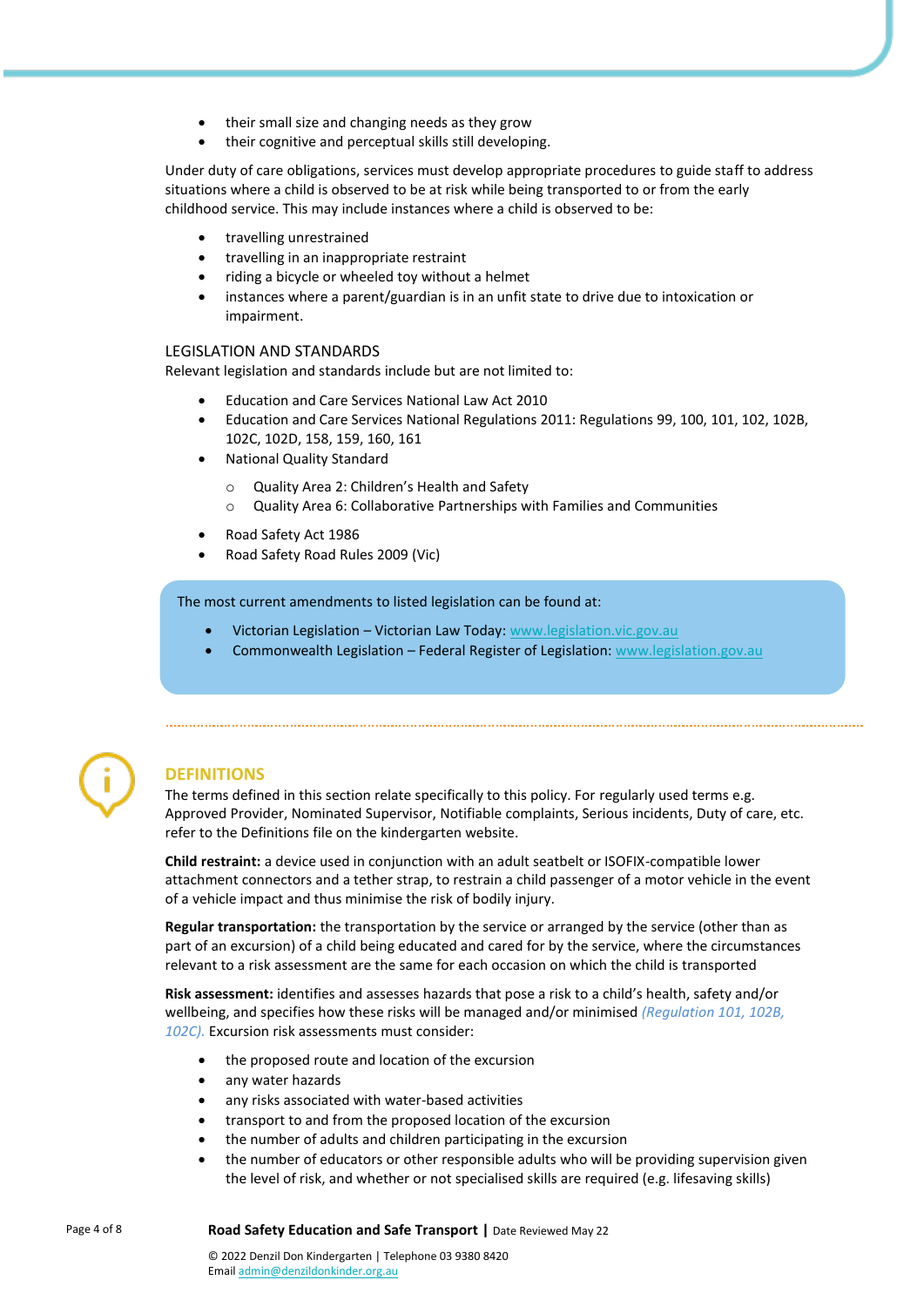- the proposed activities, and the impact of this on children with varying levels of ability, additional needs or medical conditions
- the proposed duration of the excursion, and its impact on children with varying levels of ability, additional needs or medical conditions
- any items/information that should be taken on the excursion e.g. first aid kit, emergency contact details for children, medication for children with known medical conditions (such as asthma, anaphylaxis and diabetes) and a mobile phone.

**Transportation**: transportation forms part of an education and care service if the service remains responsible for children during the period of transportation. The responsibility for, and duty of care owed to children applies in scenarios where services are transporting children or have arranged for the transportation of children, between an education and care service premises and another location, for example their home, school, or a place of excursion.

**Wheeled toy**: a child's pedal car, skateboard, scooter (other than a motorised scooter) or tricycle or a similar toy, but only when it is being used by a child who is under 12 years old.

## **SOURCES AND RELATED POLICIES**

## SOURCES

- Early Learning Association Australia[: www.elaa.org.au](http://www.elaa.org.au/)
- Starting Out Safely: [www.childroadsafety.org.au](https://childroadsafety.org.au/)
- Department of Transport[: www.vicroads.vic.gov.au](https://www.vicroads.vic.gov.au/)
- Car Seats Save Lives: [www.carseatssavelives.com.au](https://carseatssavelives.com.au/)
- Best practice guidelines for the safe restraint of children travelling in motor vehicles. [www.neura.edu.au/crs-guidelines](https://www.neura.edu.au/crs-guidelines/)
- ACECQA Safe Transportation of Children: [https://www.acecqa.gov.au/sites/default/files/2020-08/Infosheet-](https://www.acecqa.gov.au/sites/default/files/2020-08/Infosheet-SafeTransportationOfChildren.pdf)[SafeTransportationOfChildren.pdf](https://www.acecqa.gov.au/sites/default/files/2020-08/Infosheet-SafeTransportationOfChildren.pdf)

## RELATED POLICIES

- Acceptance and Refusal of Authorisations
- Child Safe Environment
- Curriculum Development
- Delivery and Collection of Children
- Excursions and Service Events
- Inclusion and Equity
- Occupational Health and Safety
- Supervision of Children



## **EVALUATION**

To assess whether the values and purposes of the policy have been achieved, the approved provider will:

- regularly seek feedback from parents/guardians, children, educators, management and all affected by the policy regarding its effectiveness
- monitor the implementation, compliance, complaints and incidents in relation to this policy
- keep the policy up to date with current legislation, research, policy and best practice
- revise the policy and procedures as part of the service's policy review cycle, or as required
- notifying all stakeholders affected by this policy at least 14 days before making any significant changes to this policy or its procedures, unless a lesser period is necessary due to risk *(Regulation 172 (2))*.

Page 5 of 8 **Road Safety Education and Safe Transport |** Date Reviewed May 22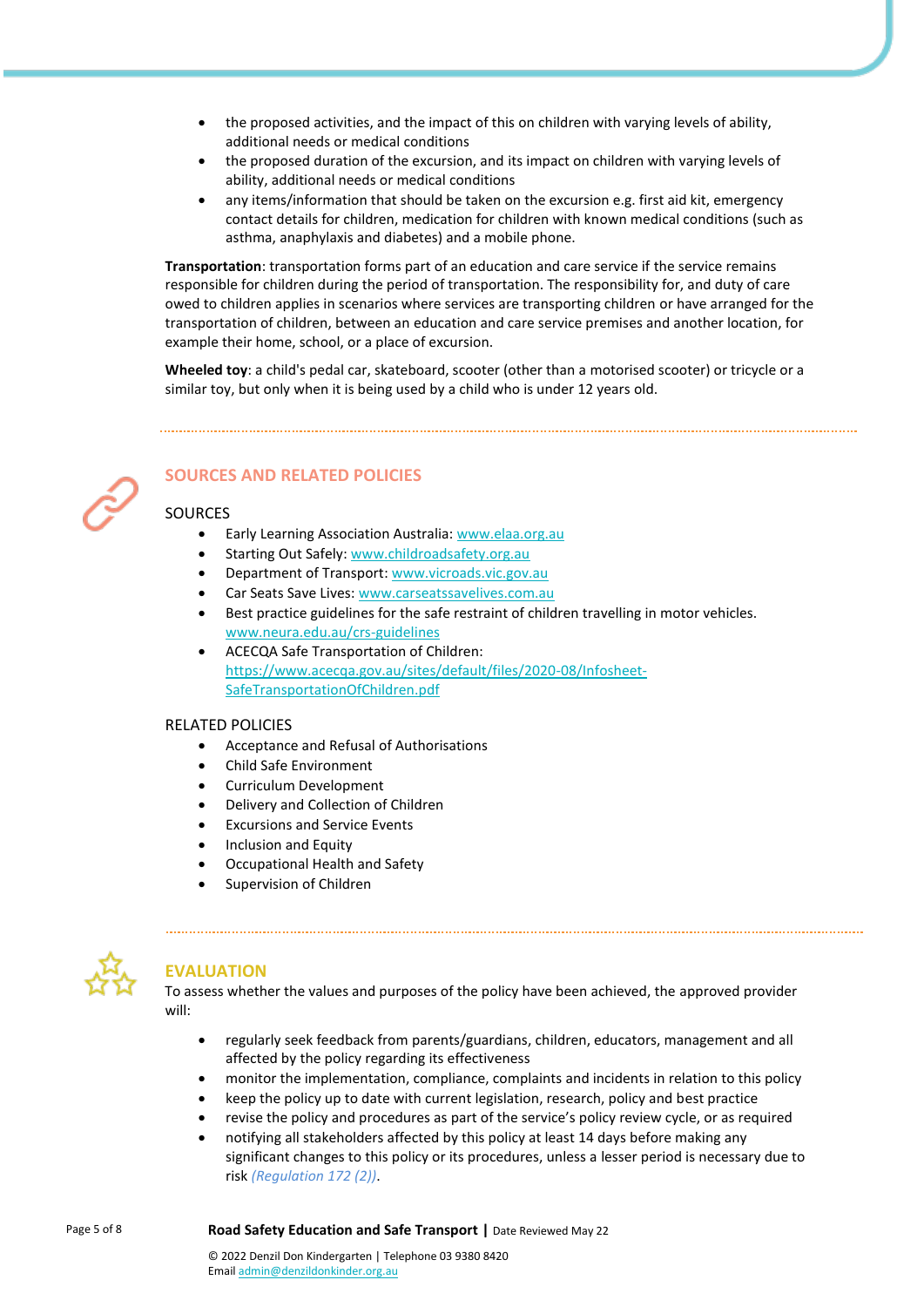

## **ATTACHMENTS**

- Attachment 1: National Practices for Early Childhood Road Safety Education
- Attachment 2: Sample procedure when a child is observed to be at risk of harm while being transported to or from an early childhood premises

**AUTHORISATION**

This policy was adopted by the approved provider of Denzil Don Kindergarten on 17/04/2022.

**REVIEW DATE:** 17 / APRIL / 2024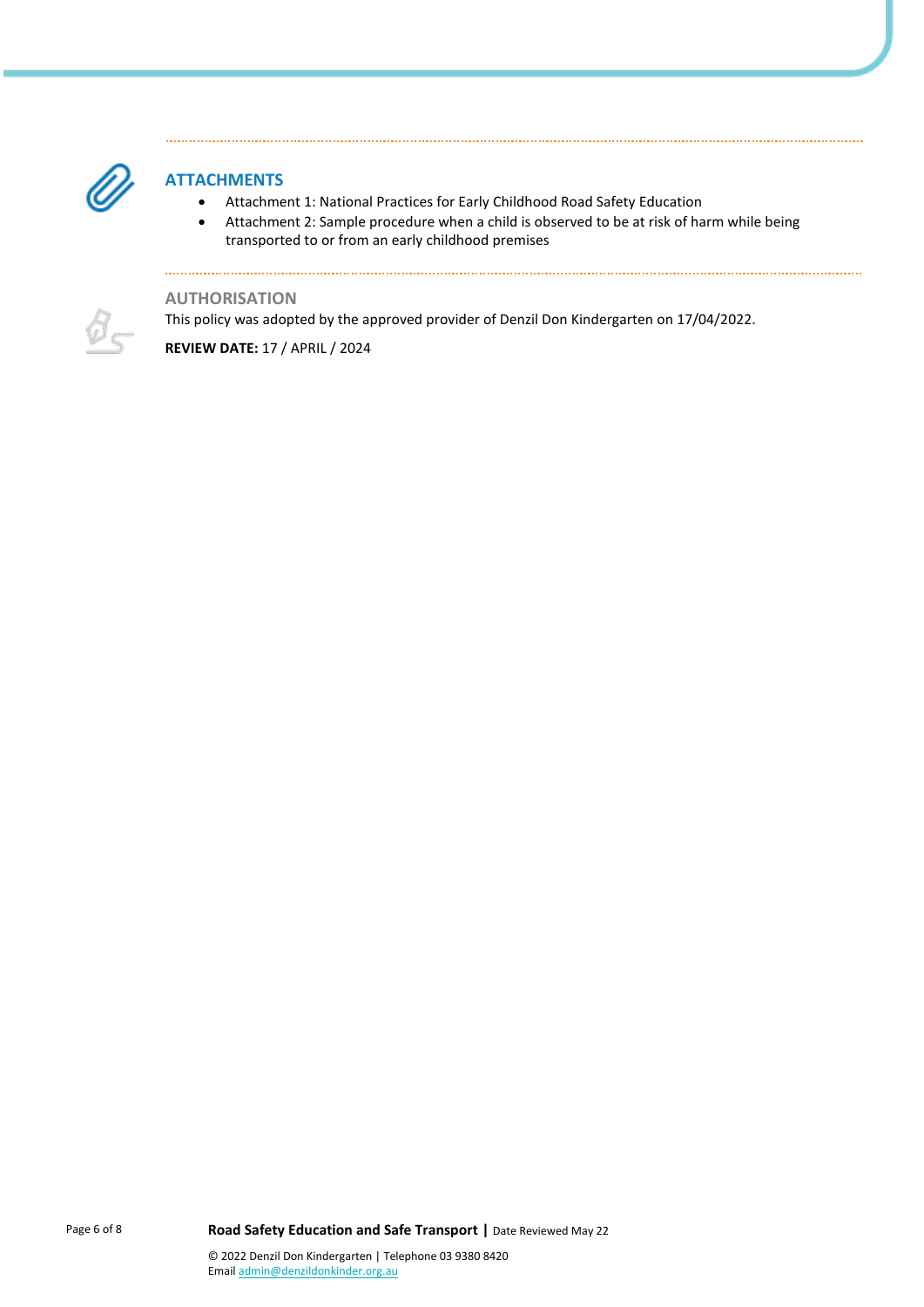## **ATTACHMENT 1. NATIONAL PRACTICES FOR EARLY CHILDHOOD ROAD SAFETY EDUCATION**

The National Practices for Early Childhood Road Safety Education have been developed by early childhood education and road safety experts across Australia and New Zealand. The eight national practices are based on research and are aligned with the Early Years Learning Framework.

The national practices guide early childhood educators and policymakers to develop, implement and evaluate evidencebased road safety programs that support children's and families learning about road safety. Refer to: [www.roadsafetyeducation.vic.gov.au/teaching-resources/early-childhood](http://www.roadsafetyeducation.vic.gov.au/teaching-resources/early-childhood)

The eight national practices are as follows:

#### **Holistic approaches**

Recognise that children's learning is integrated and interconnected when making curriculum decisions about road safety education.

#### **Responsiveness to children**

Deliver road safety education that is responsive to individual children and extends children's strengths, knowledge and interests.

#### **Learning through play**

Through play-based learning seek opportunities to address road safety in a way that expands children's thinking and encourages problem-solving.

#### **Intentional teaching**

Engage in intentional teaching which extends and expands children's learning about road safety.

#### **Learning environments**

Provide opportunities in the learning environment, including the local community, for safe and meaningful interaction with children, parents and carers about road safety.

#### **Cultural competence**

Implement road safety education that is culturally relevant for the diversity of children, their families and the community.

#### **Continuity of learning and transitions**

Use the opportunity of transitions, in active partnership with children, families and the local community, for road safety education.

#### **Assessment for learning**

Together with children and families, reflect on each child's learning and application of road safety to plan for future learning.